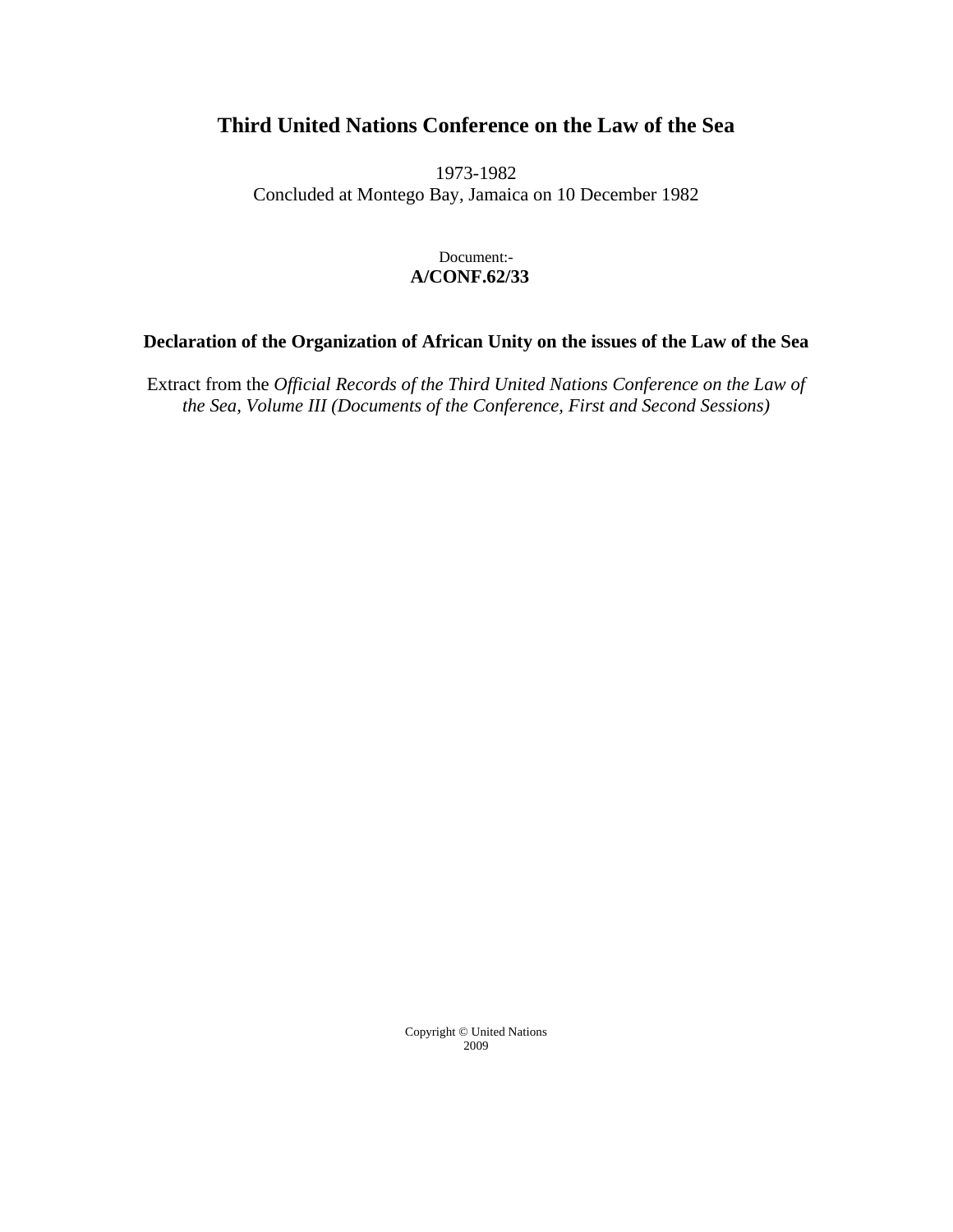#### **Documents of the Conference** *63*

ganization of sca-bed production should presumably be that no excessive stimulus should be given to such production. If production activities were carried out by national enterprises, rather than directly by the International Authority, provisions as to "taxation" and the conditions governing entry of the product into the home country of the producing enterprise should be such that supplies originating from the sea-bed should not receive preferential treatment by comparison with land production of developing exporting countries. Consideration may also be given to the possibility of avoiding the built-in "preference" for sea-bed production which would arise from the carrying out of such production by integrated enterprises based in developed countries. Moreover, the General Assembly, in resolution 2750 (XXV), envisaged the transfer to nonproducing, including land-locked, developing countries of equitable shares of the benefits derived from the operations of the Sea-Bed Authority. This objective would seem to call also for the imposition of the maximum rates of royalties, taxation and fees which "the traffic will bear". The combined imposts should, at minimum, have an incidence at least equivalent to that of the average of national imposts on land production of the minerals concerned.

The issues before this Conference are complex indeed and the reconciliation of the various legitimate objectives will require careful consideration. But the end in view is a clear one: to evolve arrangements so that the exploitation of mineral resources of the sea-bed beyond national jurisdiction brings benefits to mankind as a whole, and particularly to developing countries.

# **DOCUMENT A/CONF.62/33**

## **Declaration of the Organization of African Unity on the issues of the Law of the Sea**

[ *Original: French ] [19 July 1974]*

The Council of Ministers of the Organization of African Unity, meeting in its Twenty-first Ordinary Session in Addis Ababa, Ethiopia, from 17 to 24 May 1973, and in its Twentythird Ordinary Session in Mogadiscio, Somalia, from 6 to 11 June 1974,

*Considering* that in accordance with the charter of the Organization of African Unity, it is our responsibility to harness the natural and human resources of our continent for the total advancement of our peoples in all spheres of human endeavour,

*Recalling* resolutions CM/Res. 245 (XVII) and CM/Res. 250 (XVII) of the Seventeenth Session of the Council of Ministers of OAU on the Permanent Sovereignty of African Countries over their natural resources,

*Recalling the* OAU Council of Ministers resolution CM /Res 289 (XIX) and decision No. CM/Dec. 236 (XX),

*Recalling a\so* resolution 2750 (XXV) and 3029 A (XXVII) of the United Nations General Assembly,

*A ware* that many African countries did not participate in the 1958 and 1960 Law of the Sea Conferences,

*Aware that* Africa, on the basis of solidarity, needs to harmonize her position on various issues before the forthcoming United Nations Conference on the Law of the Sea due to be held at Caracas, Venezuela, in 1974, and to benefit therefrom,

*Recognizing* that the marine environment and the living and mineral resources therein are of vital importance to humanity and are not unlimited,

*Noting that* these marine resources are currently being exploited by only a few States for the economic benefit of their people,

*Convinced that* African countries have a right to exploit the marine resources around the African continent for the economic benefit of African peoples,

*Recognizing that* the capacity of the sea to assimilate wastes and render them harmless and its ability to regenerate natural resources are not unlimited,

*Noting* the potential of the sea for use for non-peaceful purposes, and convinced that the submarine environment should be used exclusively for peaceful purposes,

*Recognizing the* position of archipelagic States,

*Recognizing that* Africa has many disadvantaged States including those that are land-locked or shelf-locked and those

whose access to ocean space depends exclusively on passage through straits,

*Noting* the recent trends in the extension of coastal States' jurisdictions over the area adjacent to their coasts,

*Having noted the* positions and the views of other States and regions,

*Declares:*

A

#### *Territorial sea and straits*

1. Pending the successful negotiation and general adoption of a new régime to be established in these areas by the forthcoming United Nations Conference on the Law of the Sea, this position prejudices neither the present limits of the territorial sea of any State nor the existing rights of States;

2. That the African States endorse the right of access to and from the sea by the land-locked countries, and the inclusion of such a provision in the universal treaty to be negotiated at the Law of the Sea Conference;

3. That the African States in view of the importance of international navigation through straits used as such endorse the régime of innocent passage in principle but recognize the need for further precision of the régime;

4. That the African States endorse the principle that the baselines of any archipelagic State may be drawn by connecting the outermost points of the outermost islands of the archipelago for the purposes of determining the territorial sea of the archipelagic State.

## B

### *Regime of islands*

5. That the African States recognize the need for a proper determination of the nature of maritime spaces of islands and recommend that such determination should be made according to equitable principles taking account of all relevant factors and special circumstances including:

- *(a)* The size of islands
- *(b)* Their population or the absence thereof
- *(c)* Their contiguity to the principal territory
- *(d)* Their geological configuration

*(e)* The special interest of island States and archipelagic States.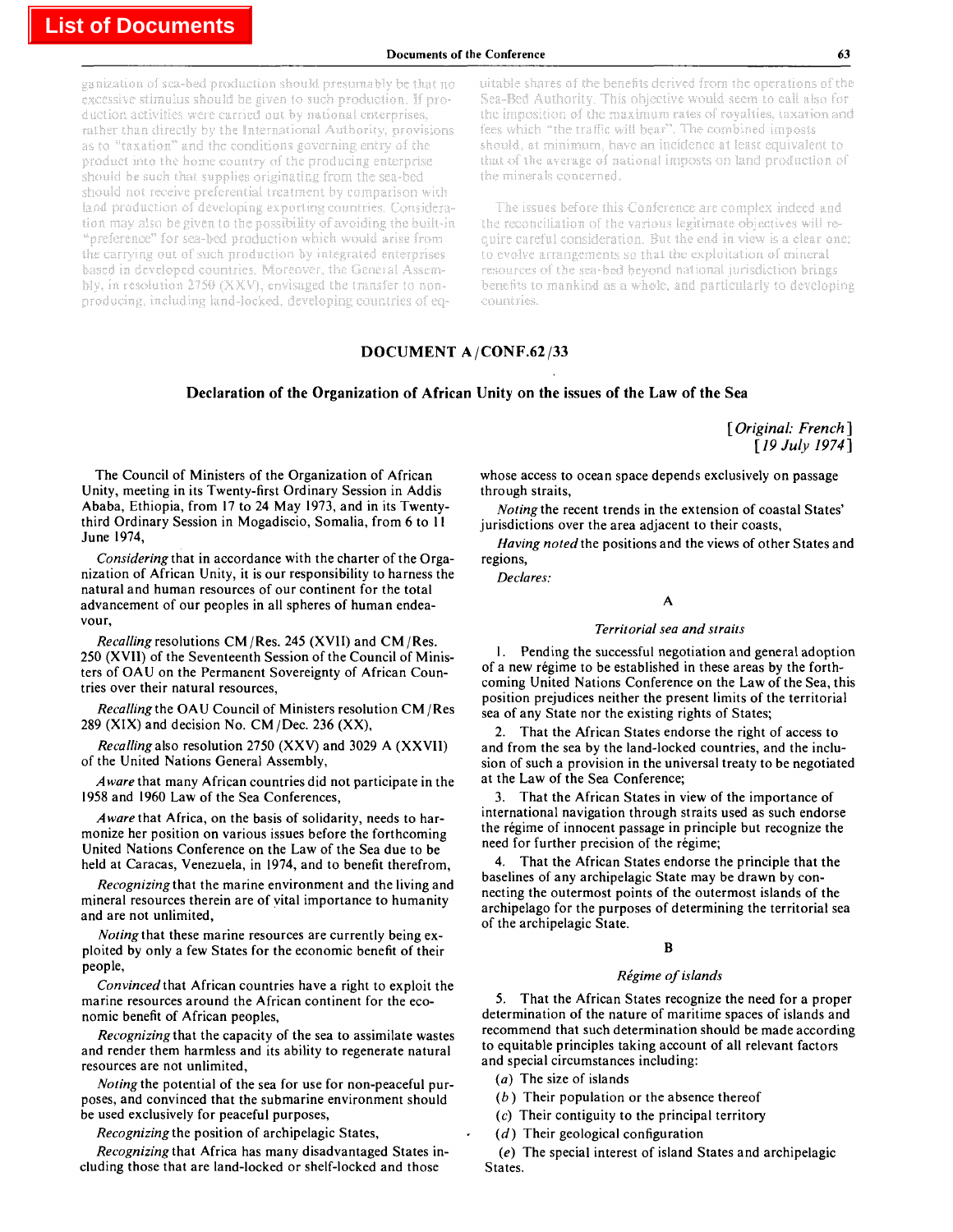$\overline{C}$ 

#### *Exclusive economic zone concept including exclusive fishery zone*

6. That the African States recognize the right of each coastal State to establish an exclusive economic zone beyond their territorial seas whose limits shall *not exceed* 200 nautical miles, measured from the baseline establishing their territorial seas;

7. That in such zones the coastal States shall exercise permanent sovereignty over all the living and mineral resources and shall manage the zone without undue interference with the other legitimate uses of the sea, namely, freedom of navigation, overflight and laying of cables and pipelines;

8. That the African countries consider that scientific research and the control of marine pollution in the economic zone shall be subject to the jurisdiction of the coastal States;

9. That the African countries recognize, in order that the resources of the region may benefit all peoples therein, that the land-locked and other disadvantaged countries are entitled to share in the exploitation of living resources of neighbouring economic zones on an equal basis as nationals of coastal States on bases of African solidarity and under such regional or bilateral agreements as may be worked out;

10. That nothing in the propositions set herein should be construed as recognizing rights of territories under colonial, foreign or racist domination to the foregoing.

#### D

#### *Regional arrangements*

11. That the African States in order to develop and manage the resources of the region take all possible measures, including co-operation in the conservation and management of the living resources and the prevention and control of pollution to conserve the marine environment, to establish such regional institutions as may be necessary and settle disputes between them in accordance with regional arrangements.

#### E

#### *Fishing activities in the high seas*

12. That the African States recognize that fishing activities in the high seas have a direct effect on the fisheries within the territorial sea and in the economic zone. Consequently, such activities must be regulated especially having regard to the highly migratory and anadromous fish species. The African States therefore favour the setting up of an international sea fisheries regime or authority with sufficient powers to make States comply to widely accepted fisheries management principles or alternatively the strengthening of the existing Food and Agriculture Organization of the United Nations Fisheries Commissions or other fisheries regulatory bodies to enable them to formulate appropriate regulations applicable in all the areas of the high seas.

#### F

#### *Training and transfer of technology*

13. That the African States in order to benefit in exploration and exploitation of the resources of the sea-bed and subsoil thereof shall intensify national and regional efforts in the training and assistance of their personnel in all aspects of marine science and technology. Furthermore they shall urge the appropriate United Nations agencies and the technologically advanced countries to accelerate the process of transfer of marine science and technology, including the training of personnel.

# G

#### *Scientific research*

14. All States regardless of their geographical situation have the right to carry out scientific research in the marine environment. The research must be for peaceful purposes and should not cause any harm to the marine environment.

Scientific research in the territorial sea or in the exclusive economic zone shall only be carried out with the consent of the coastal State concerned.

States agree to promote international co-operation in marine scientific research in areas beyond limits of national jurisdiction. Such scientific research shall be carried out in accordance with rules and procedures laid down by the international machinery.

#### H

# *Preservation of the marine environment*

15. That African States recognize that every State has a right to manage its resources pursuant to its environmental policies and has an obligation in the prevention and control of pollution of the marine environment.

16. Consequently, African States shall take all possible measures, individually or jointly, so that activities carried out under their jurisdiction or control do not cause pollution damage to other States and to the marine environment as a whole.

17. In formulating such measures, States shall take maximum account of the provisions of existing international or regional pollution control conventions and of relevant principles and recommendations proposed by competent international or regional organizations.

I

International régime and international machinery for the sea*bed and ocean floor and subsoil thereof beyond the limits of national jurisdiction*

18. That African States reaffirm their belief in the Declaration of Principles, embodied in resolution 2749 (XXV) of the United Nations General Assembly, and that in order to realize its objectives these principles shall be translated into treaty articles to govern the area.

19. In particular the African States reaffirm their belief in the principle of the common heritage of mankind, which principle should in no way be limited in its scope by restrictive interpretations.

20. That with regard to the International Sea-Bed Area, African States affirm that until the establishment of the international régime and international machinery the applicable régime in the area is the Declaration of Principles, resolution 2749 (XXV) and the moratorium resolutions; and that in accordance with the provisions of the Declaration and the resolutions no State or person, natural or juridical, shall engage in any activities aimed at commercial exploitation of the area.

21. Without prejudice to paragraphs 1 and 6 above, the African States support a limit of the international area determined by distance from appropriate baselines.

22. That the African States affirm that:

*(a)* The competence of the international machinery shall extend over the sea-bed and ocean floor and the subsoil thereof, beyond the limits of national jurisdiction;

*(b)* The machinery shall possess full legal personality with functional privileges and immunities. It may have some